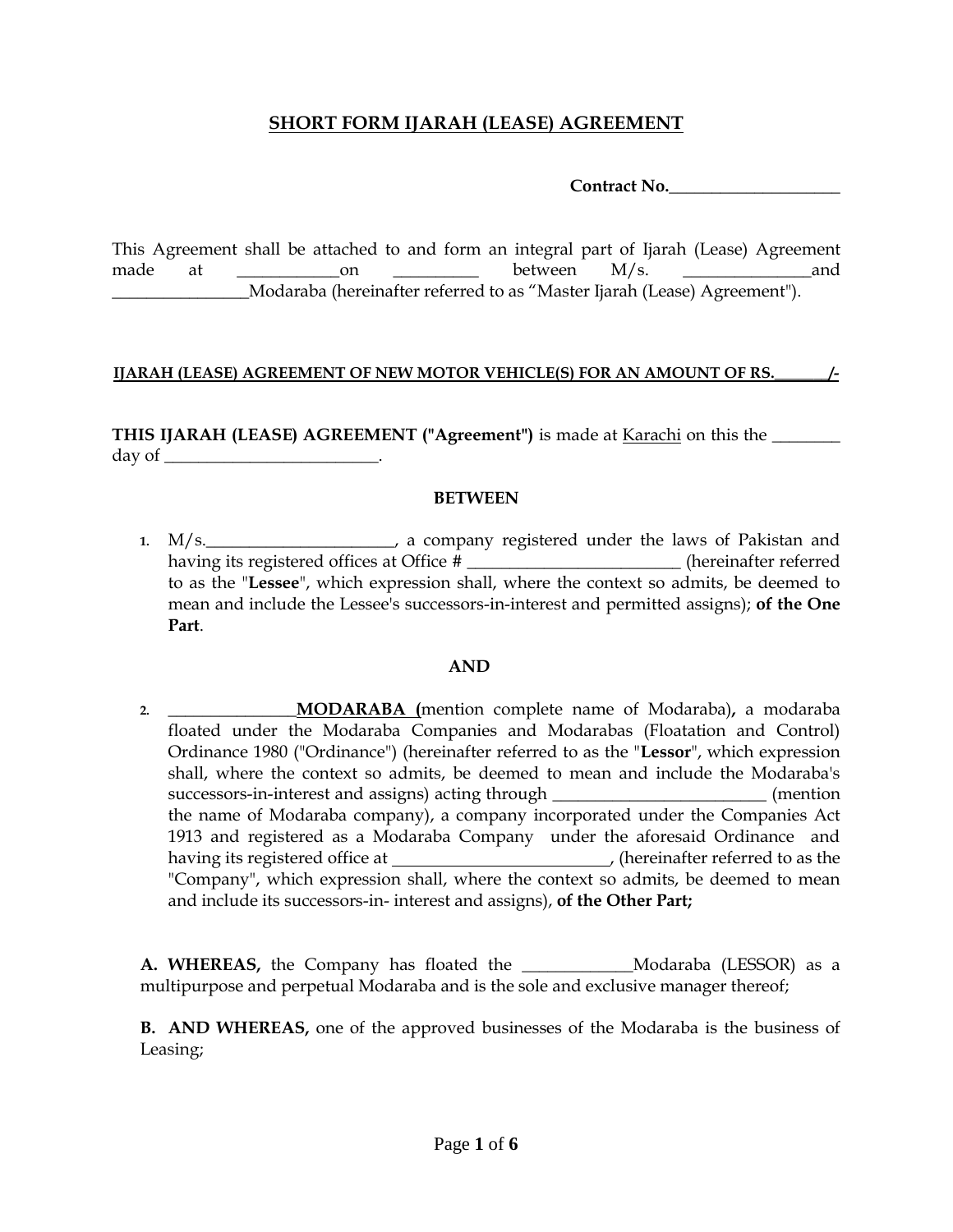**C. AND WHEREAS** the parties have already executed a Ijarah (lease) agreement dated (herein after referred to as the Master Ijarah (Lease) Agreement) whereby the Modaraba has provided on lease, the motor vehicles as per schedule of the said agreement.

**D. AND WHEREAS,** the Lessee is desirous of taking on Lease from the Lessor further motor Vehicle(s) and accessories described in Part I of the Schedule hereto attached (hereinafter referred to as the "Vehicle(s)") and the Lessor has agreed to provide the Vehicle(s) to the Lessee on Lease;

**E. AND WHEREAS,** for the purpose aforesaid, by a purchase agency letter (hereinafter referred to as the "**Agency Letter**"), the Lessor has appointed the Lessee as its agent to order, purchase, inspect and receive delivery of the Vehicle(s).

**NOW, THEREFORE**, in consideration of the mutual covenants herein contained the Parties hereto agree as follows:

### 1. **INTERPRETATION**

The capitalized terms (unless specifically defined herein) shall bear the same meanings as have been ascribed to them in the Master Ijarah (Lease) Agreement.

### **2. LEASE**

The Lessor hereby agrees to Lease and the Lessee hereby agrees to take on Lease, the Vehicle(s) for the Lease Period, mutatis mutandis, on the same terms and conditions as are contained in the Master Ijarah (Lease) Agreement.

### **3. LEASE RENTAL(S)**

The Lessee shall pay to the Lessor the lease rentals specified in Part II of the Schedule hereto attached.

### **4. LEASE PERIOD**

The Period of this Lease shall be as specified in Part III of the Schedule hereto attached.

# **5. SECURITY**

The Lessee shall furnish to the Lessor with such security in such amounts as is specified in Part IV of the Schedule hereto attached. The security so furnished shall be governed, mutatis mutandis, by the provisions of Master Ijarah (Lease) Agreement.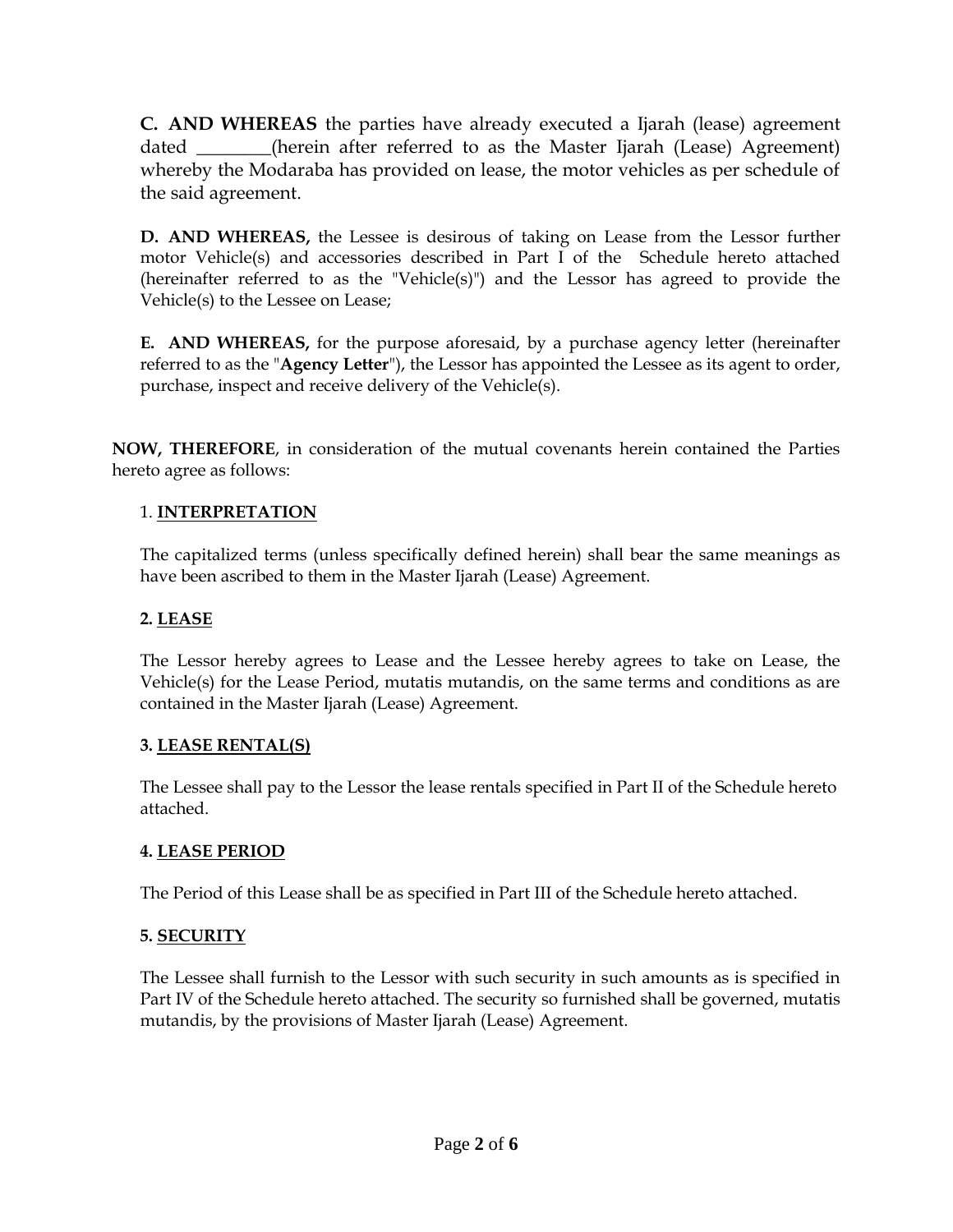### **6. CHANGE IN OWNERSHIP OF MAJORITIY OWNERSHIP/SHAREHOLDING OF THE LESSEE**

No change shall be made in the majority ownership/shareholding and/or senior management of the Lessee without the prior consent in writing of the Lessor. The Lessee shall immediately inform the Lessor upon becoming aware of any divestiture of ownership/shareholding by the majority shareholders and shall ensure that the written consent of the Lessor is obtained by the majority shareholders of the Lessee prior to any divestiture of their ownership/shareholding.

# **7. GENERAL**

This agreement may be amended or any term or condition waived only in writing executed by persons duly authorized, provided that no term or condition which has the effect of materiality altering the agreement or which is otherwise repugnant to *Shariah* shall be added, deleted or waived.

All other terms and conditions of the Master Ijarah (Lease) Agreement shall be the integral part of this agreement.

**IN WITNESS WHEREOF,** the Parties hereto have executed this Agreement on the date and year first above written.

| Signed and delivered for and on behalf of<br>MODARABA | Signed and delivered for and on behalf of<br>ABCDLtd. |
|-------------------------------------------------------|-------------------------------------------------------|
| of<br>Managers of<br><b>The</b><br><b>MODARABA</b>    | Mr.<br><u> 1980 - Andrea Andrew Maria (h. 1980).</u>  |
| <b>Witnesses:</b>                                     | <b>Witnesses:</b>                                     |
|                                                       | 1. Name:                                              |
| $N.I.C.$ #                                            | $N.I.C.$ #                                            |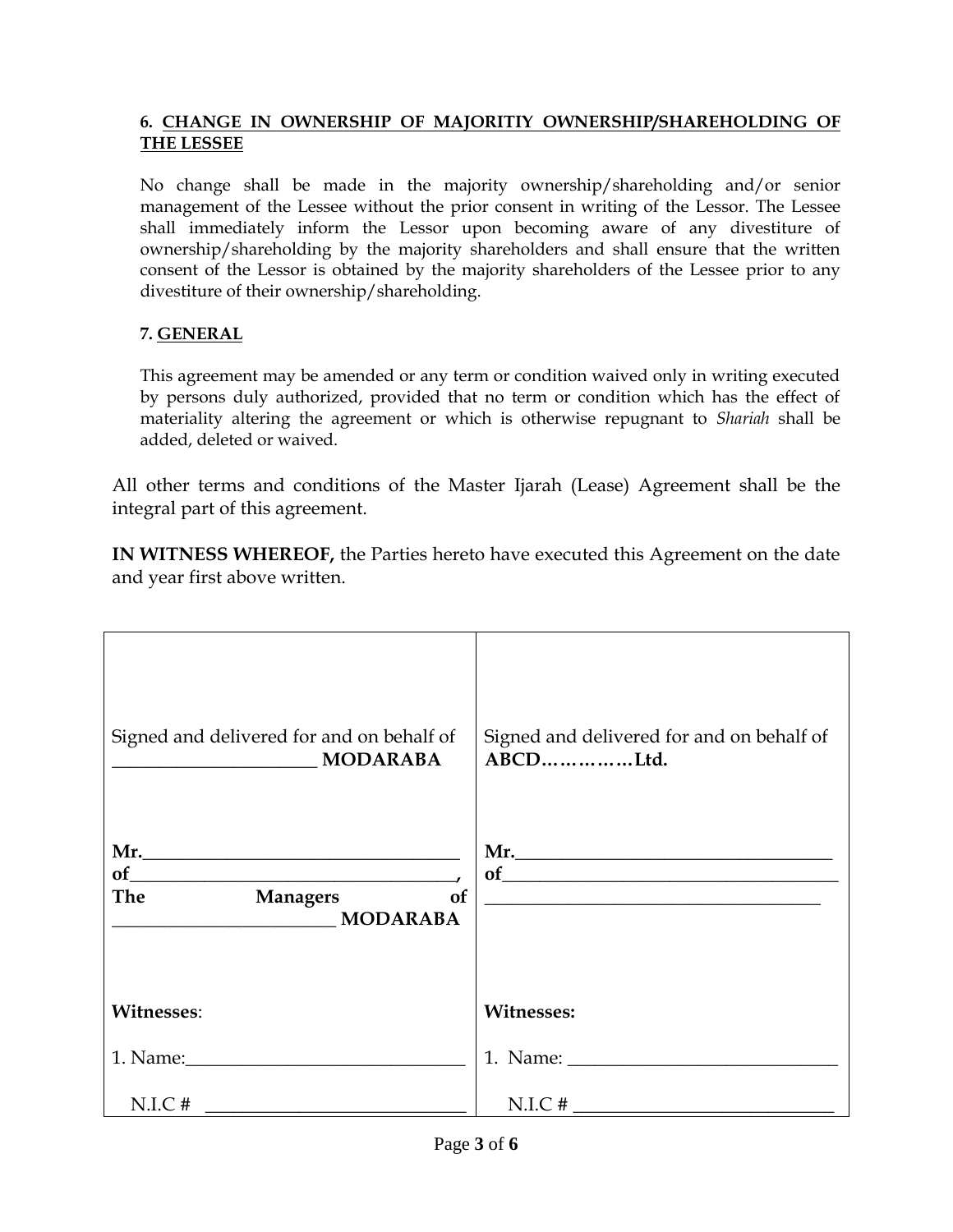| $N.I.C.$ # | $N.I.C.$ # |
|------------|------------|
|            |            |
|            |            |
|            |            |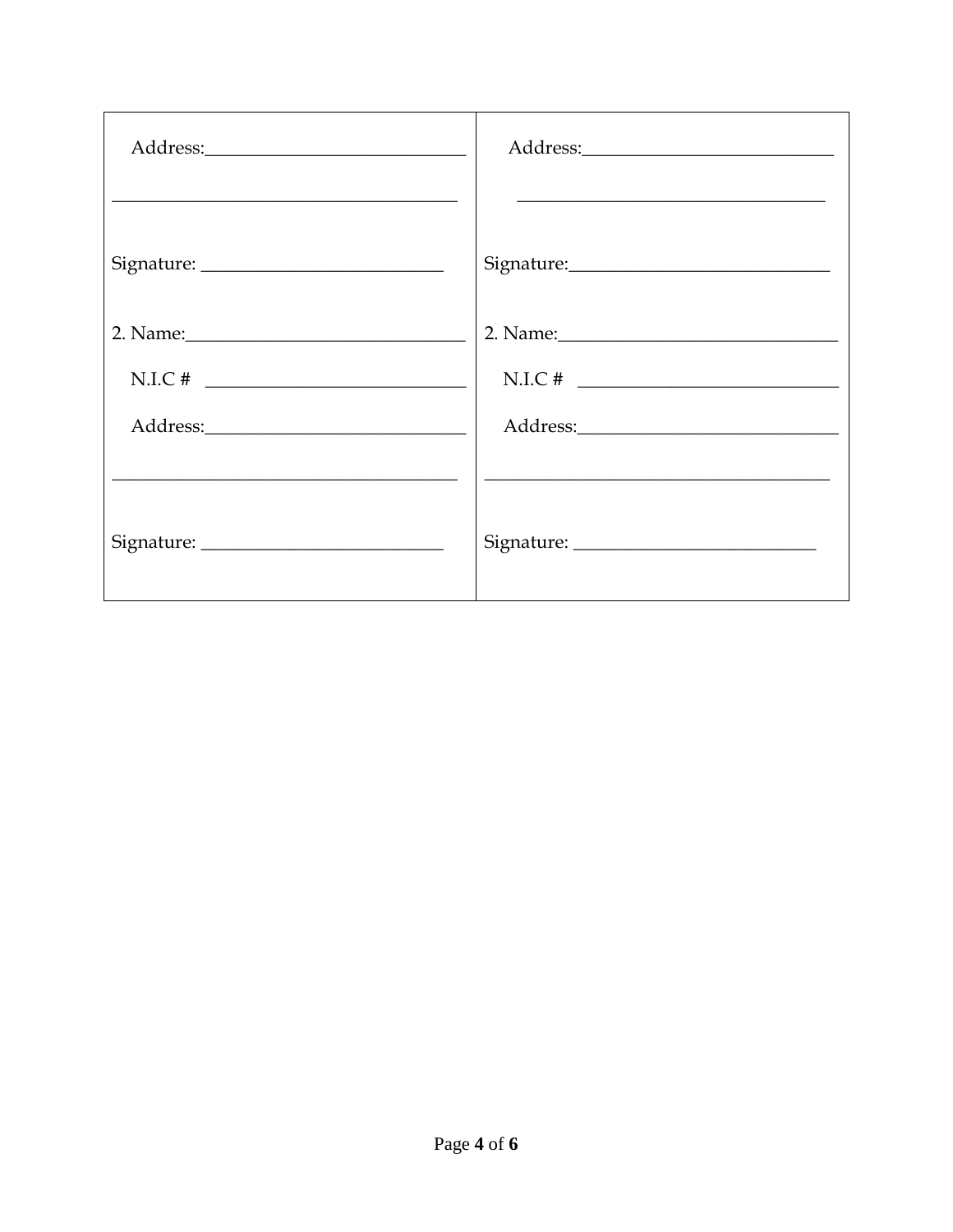#### **SCHEDULE**

# **PART I**

This Schedule shall be attached to and forms an integral part of the Agreement between the Lessor and Lessee dated

| VEHICLE NO.     |  |
|-----------------|--|
| Registration No |  |
| Vehicle Make    |  |
| Model           |  |
| Engine No       |  |
| Chassis No      |  |
| Color           |  |

# **PART II**

Example 1 Rental(s) of Rs. The same of - per quarter/month payable in arrear.

IRR Base Rate +

The base rate is defined as six-months KIBOR prevailing 5 days before the start of the quarterly period of the lease for which the rental is being computed.

The KIBOR rates used for reference will be taken from Reuters page "KIBR" as published at 11:30 am PST by the Financial Market Association. For the purpose of this facility the daily average of the "6 month Ask" rate will be used. In the event that this rate is not published on Reuters on the rate fixing date, the same would be replaced with a relevant rate of similar nature or an alternate basis would be agreed upon for determining the Base Rate.

In case the 6-month KIBOR ceases to be a representative benchmark rate for the same 6 month maturity as deemed appropriate by the Lessor.